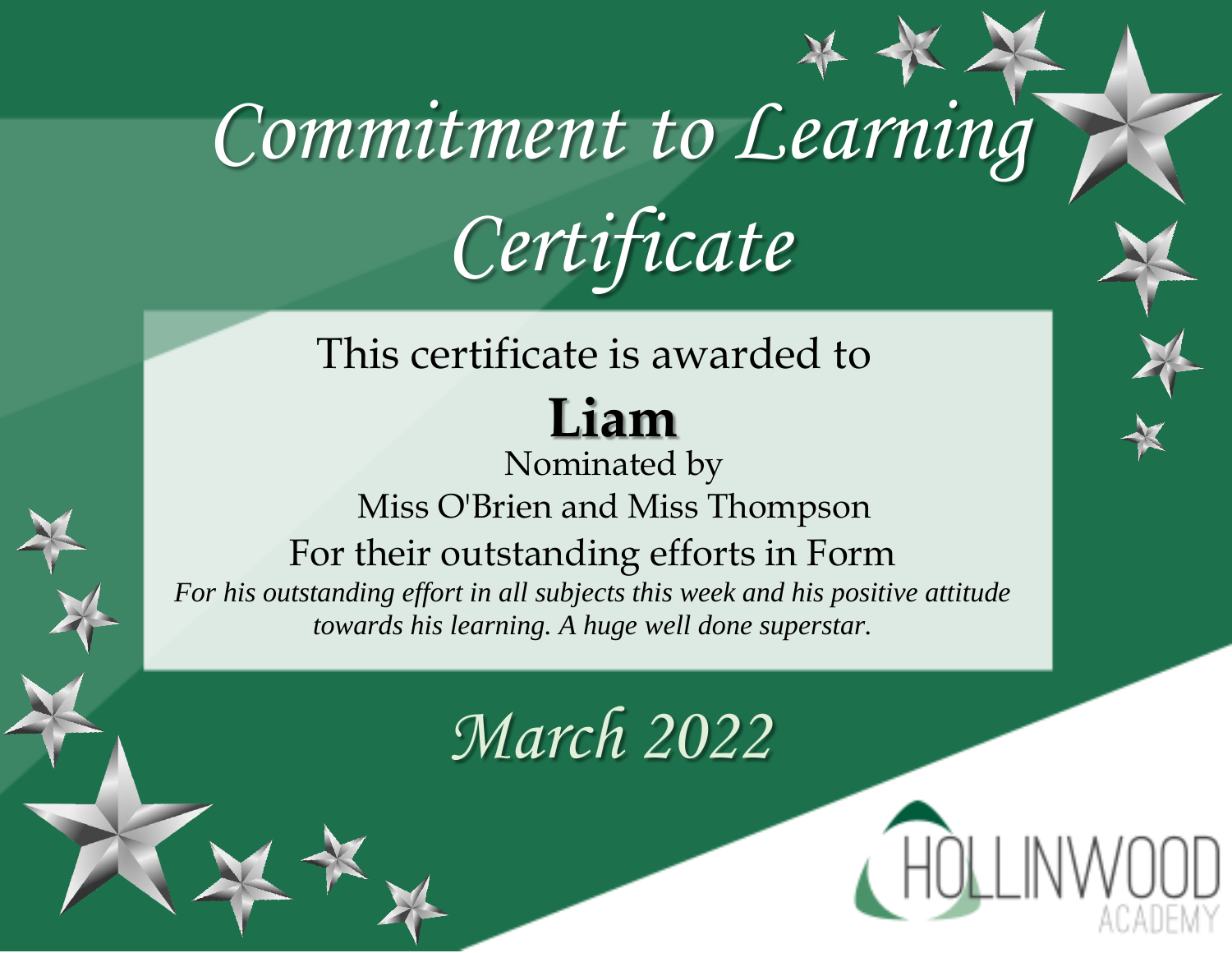### This certificate is awarded to

#### **Fred** Nominated by Mrs Cowling

### For their outstanding efforts in Spanish *Fred, I am so happy with your efforts in Spanish. Your contributions,*

*particularly in spoken Spanish are fantastic and I can see your confidence growing, well done!*

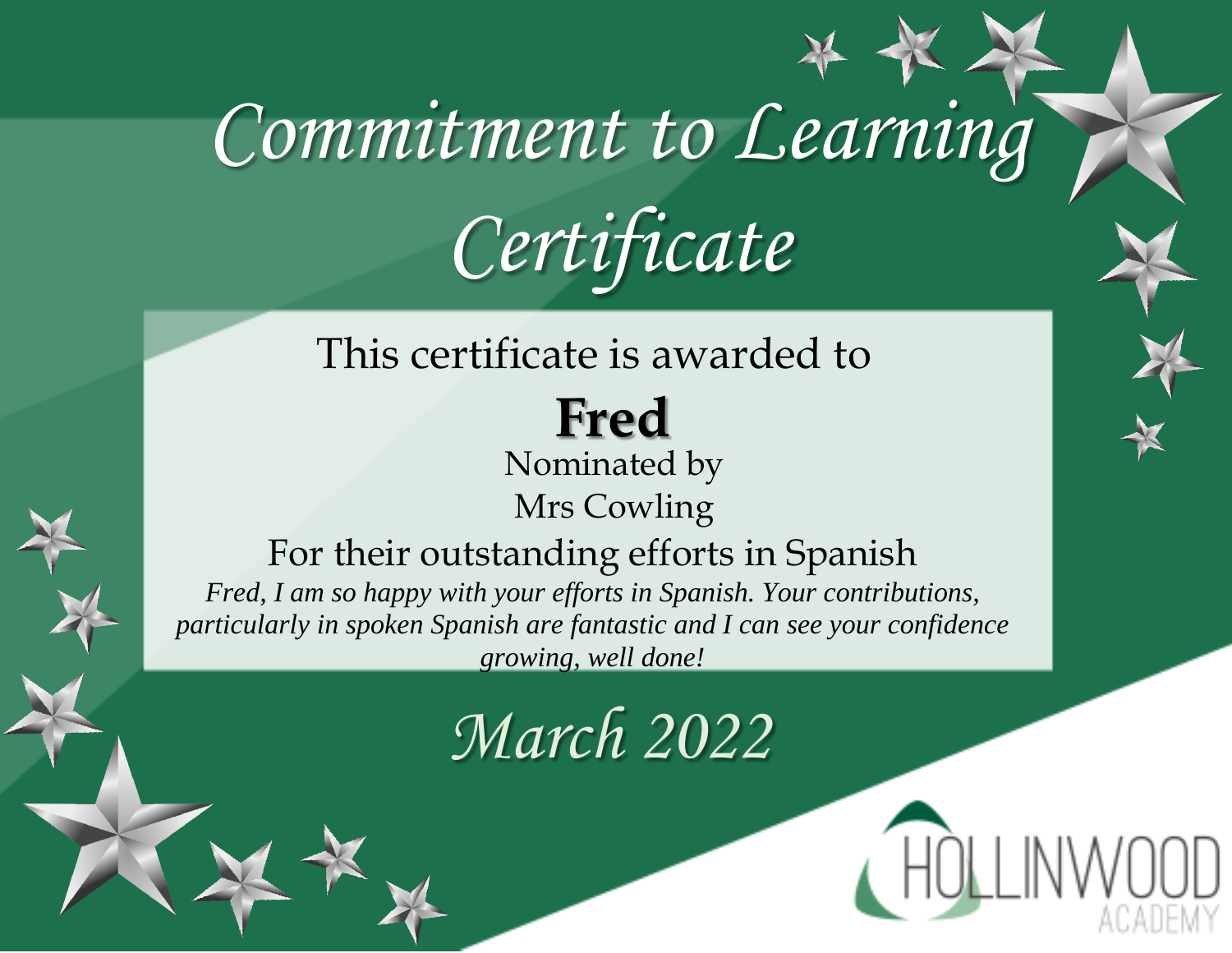### This certificate is awarded to

## **William**

Nominated by Kelly Kulczycki



For their outstanding efforts in Interventions *William has completed his interventions and has made massive improvements. So proud!*

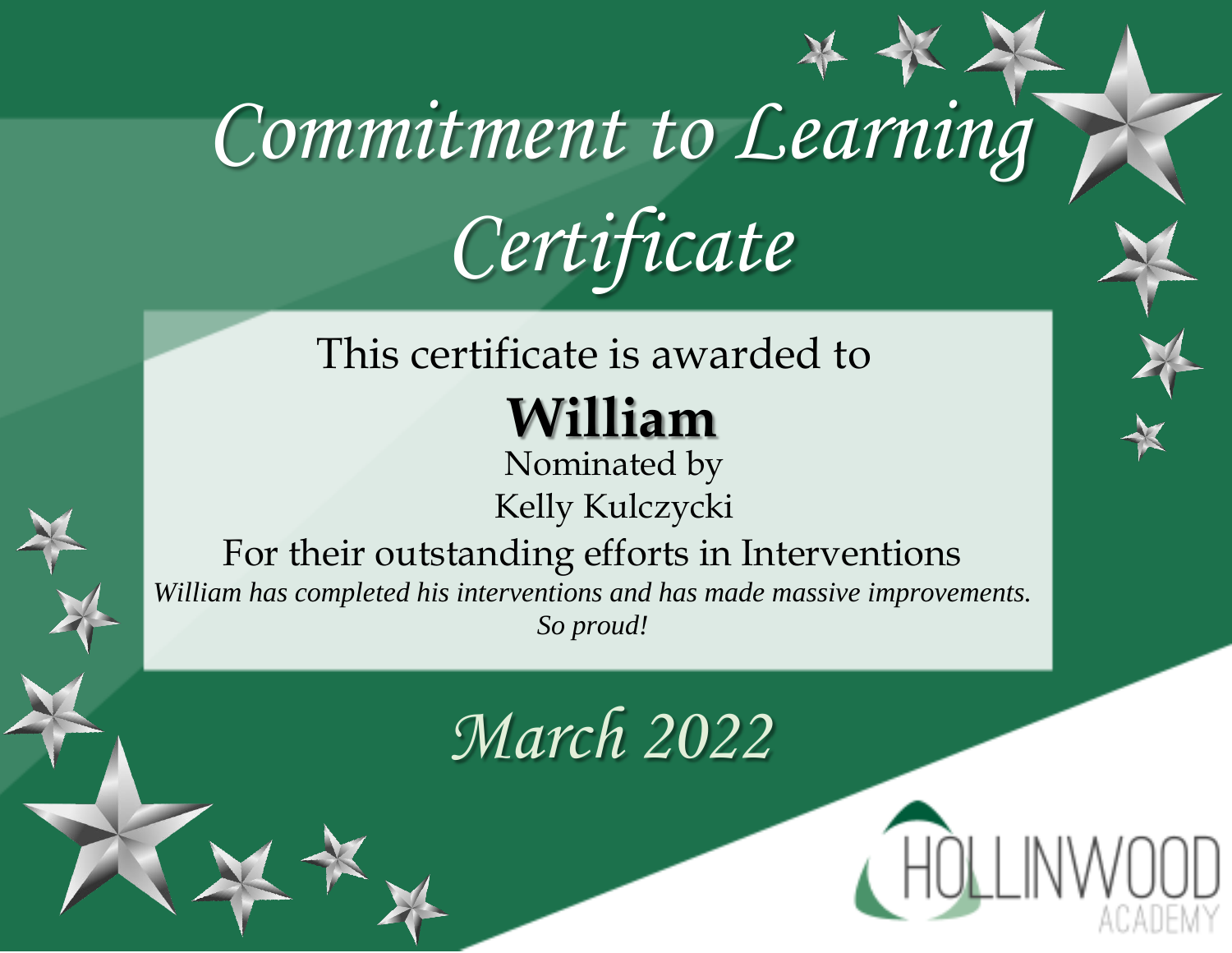### This certificate is awarded to

**Summer** 

Nominated by Miss O'Brien

For their outstanding efforts in Outdoor Education *For showing resilience on our walk to Daisy Nook.*

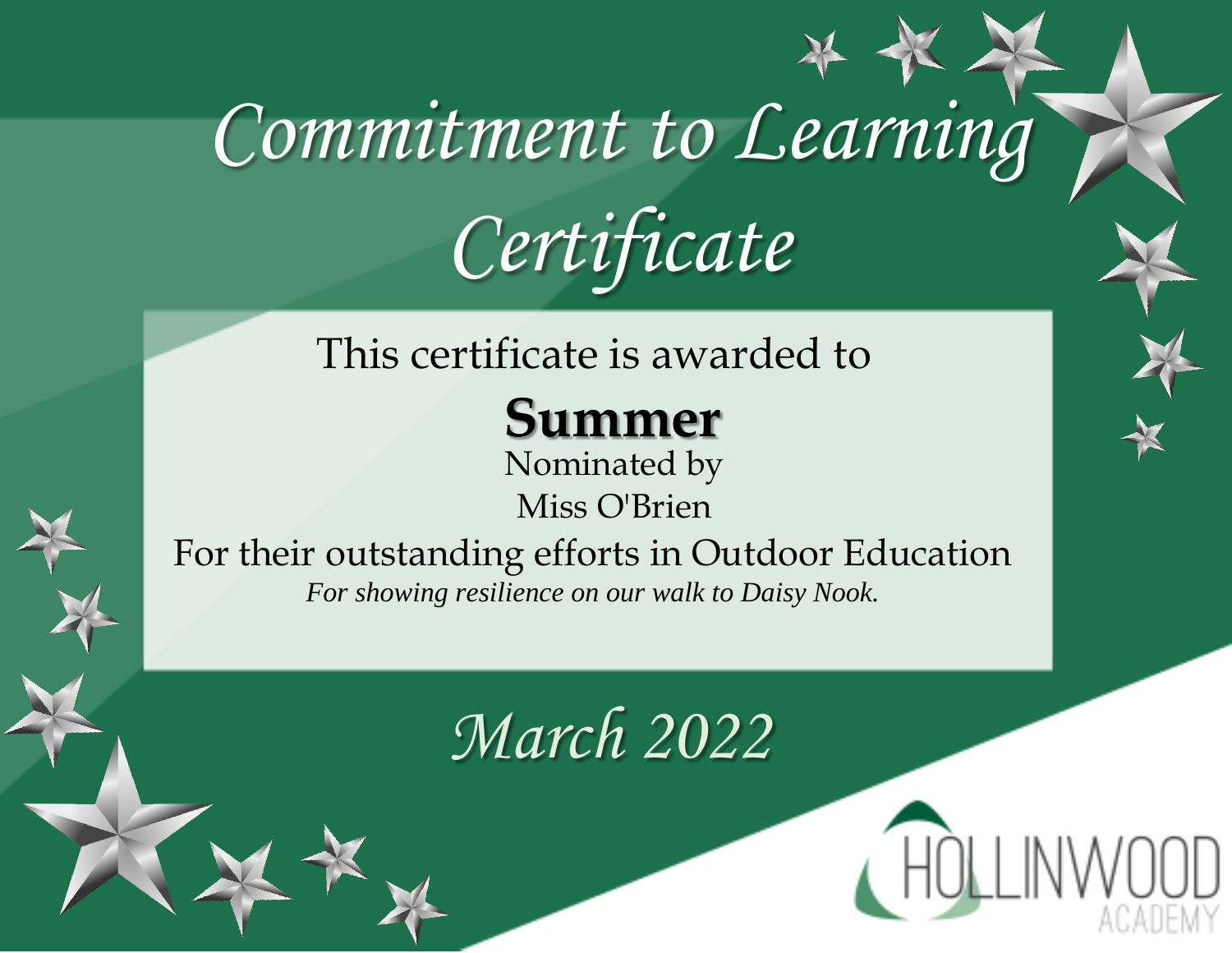#### This certificate is awarded to

## **Maleek**

Nominated by Mrs Davidson

For their outstanding efforts in EHCP targets *For trying new foods at lunchtime. Well Done Maleek.*

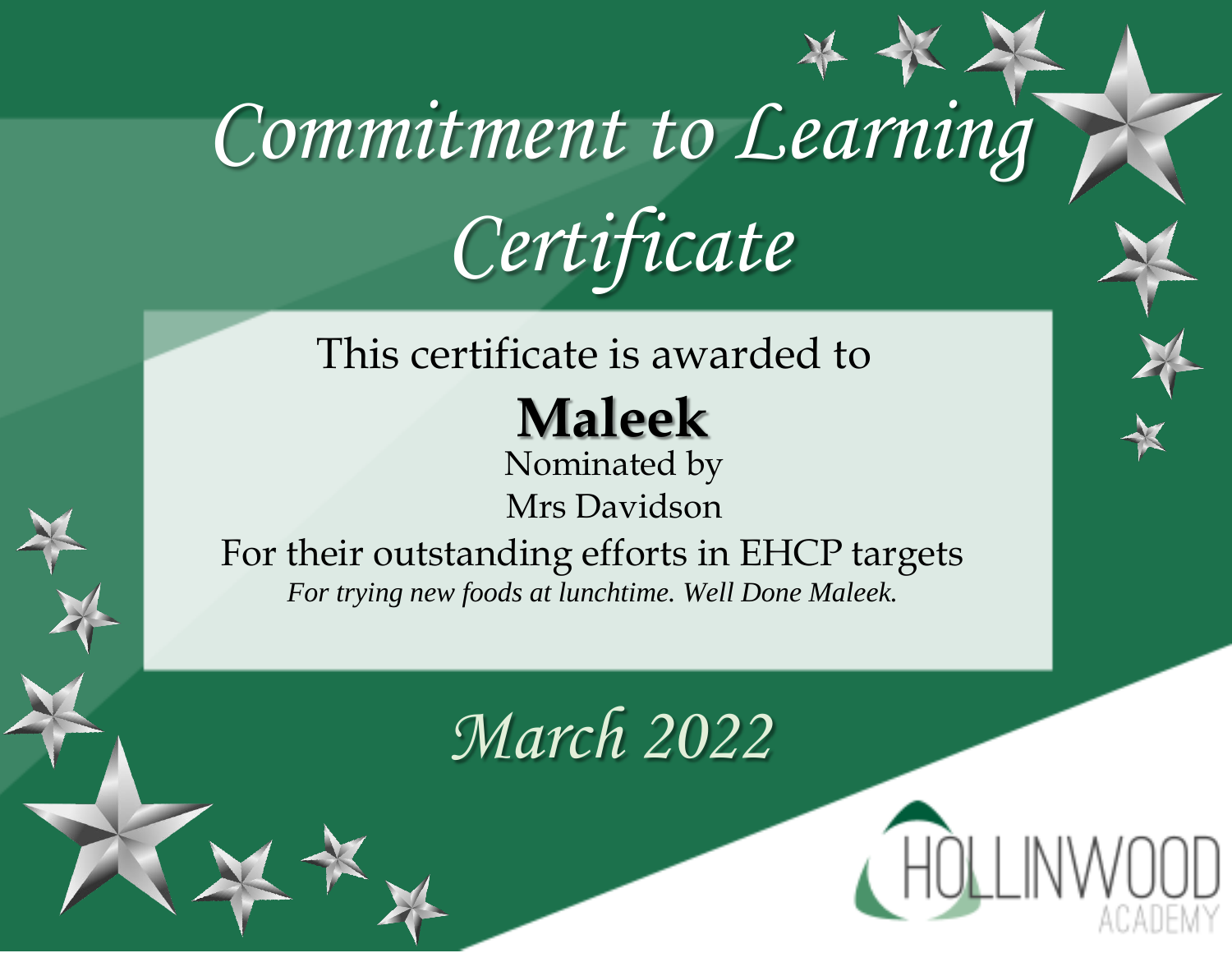### This certificate is awarded to

## **Amelia**

Nominated by Mrs Potts and Class Staff For their outstanding efforts in Form *For having a fantastic week and approaching new situations with a positive mindset*

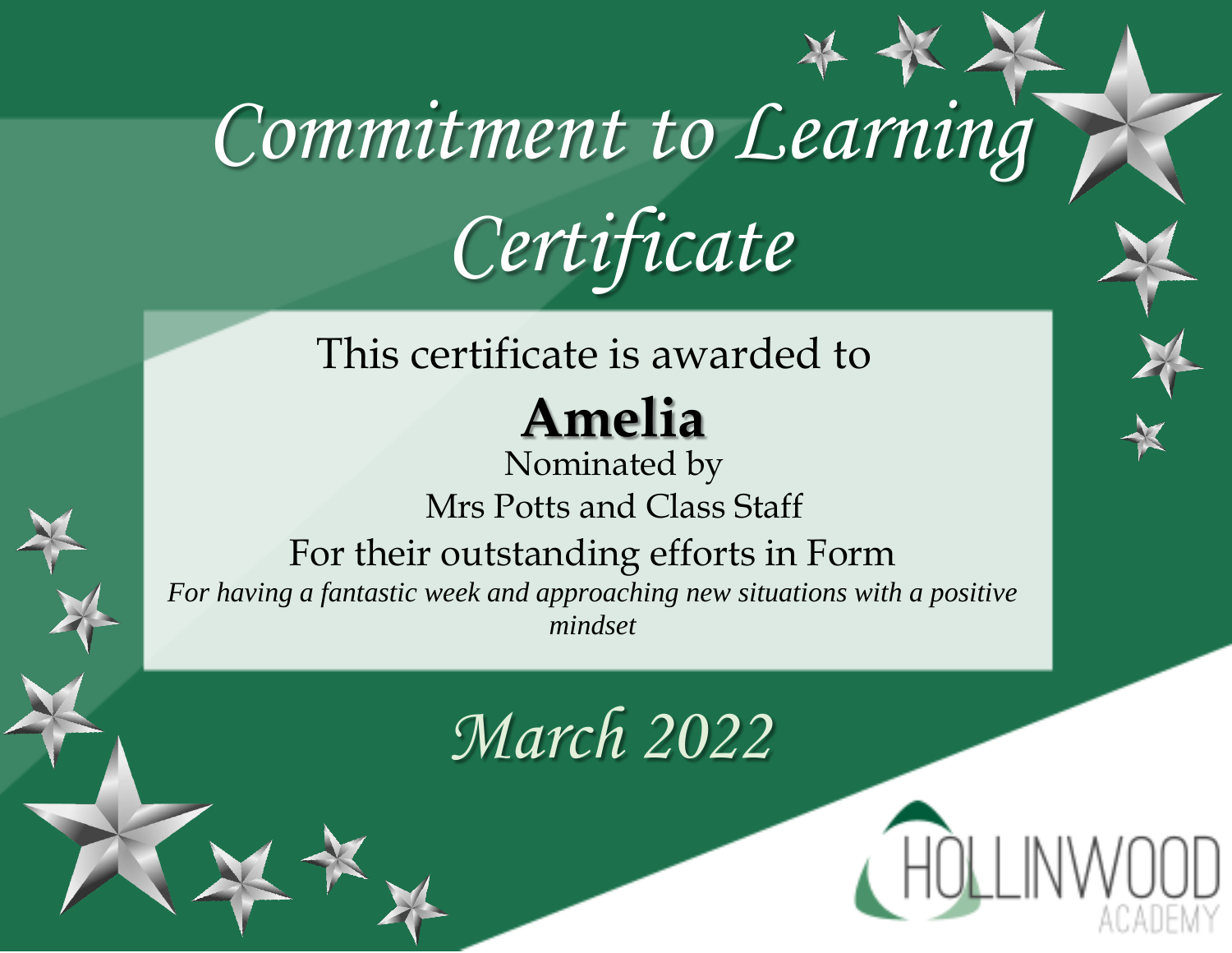This certificate is awarded to

**Alex**  Nominated by Miss O'Brien and Miss Thompson For their outstanding efforts in Form *For having a positive attitude and being determined*

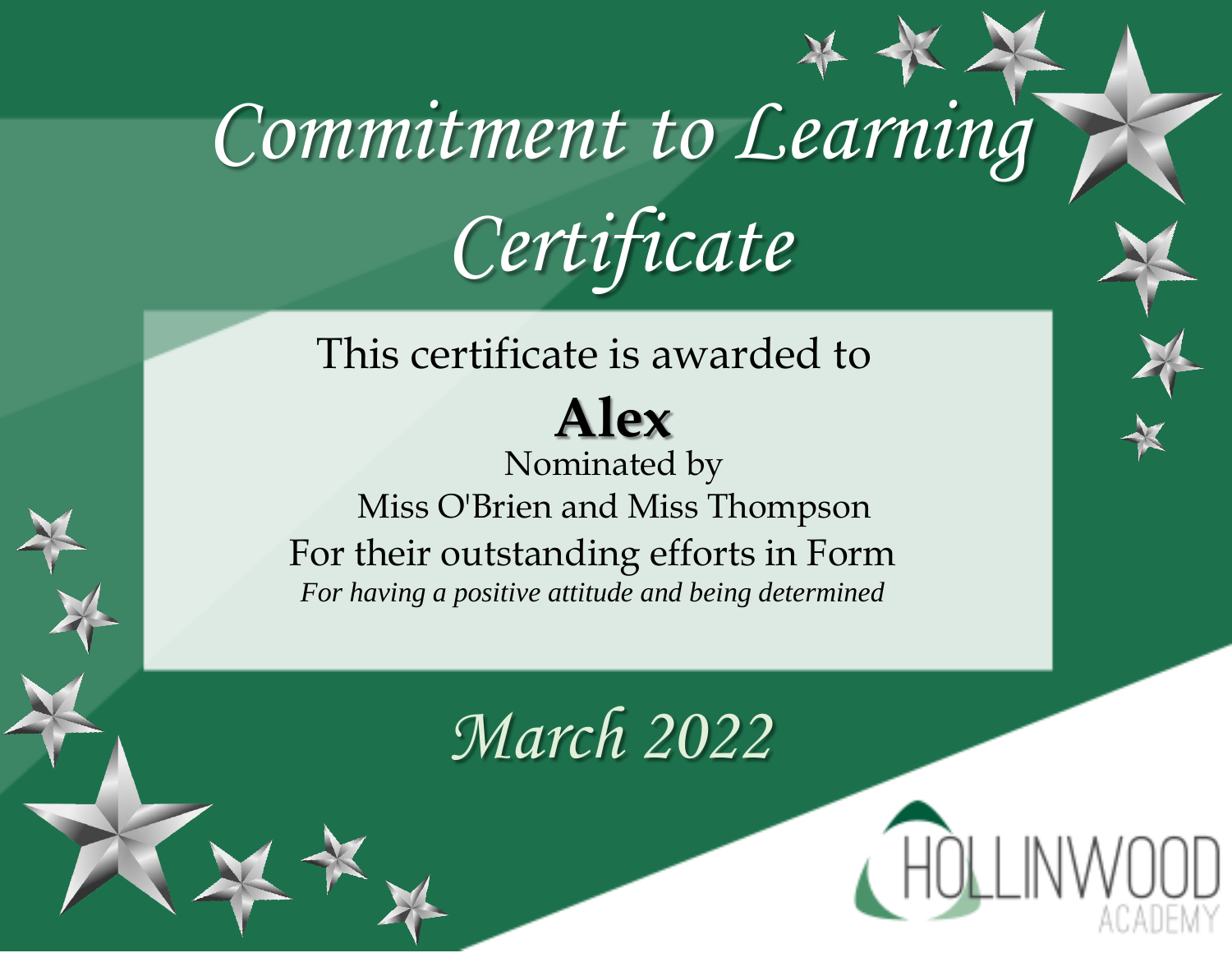### This certificate is awarded to

### **Alfie**

Nominated by Miss O'Brien and Miss Thompson For their outstanding efforts in Form *For independently using his strategies when he was feeling a little overwhelmed.*

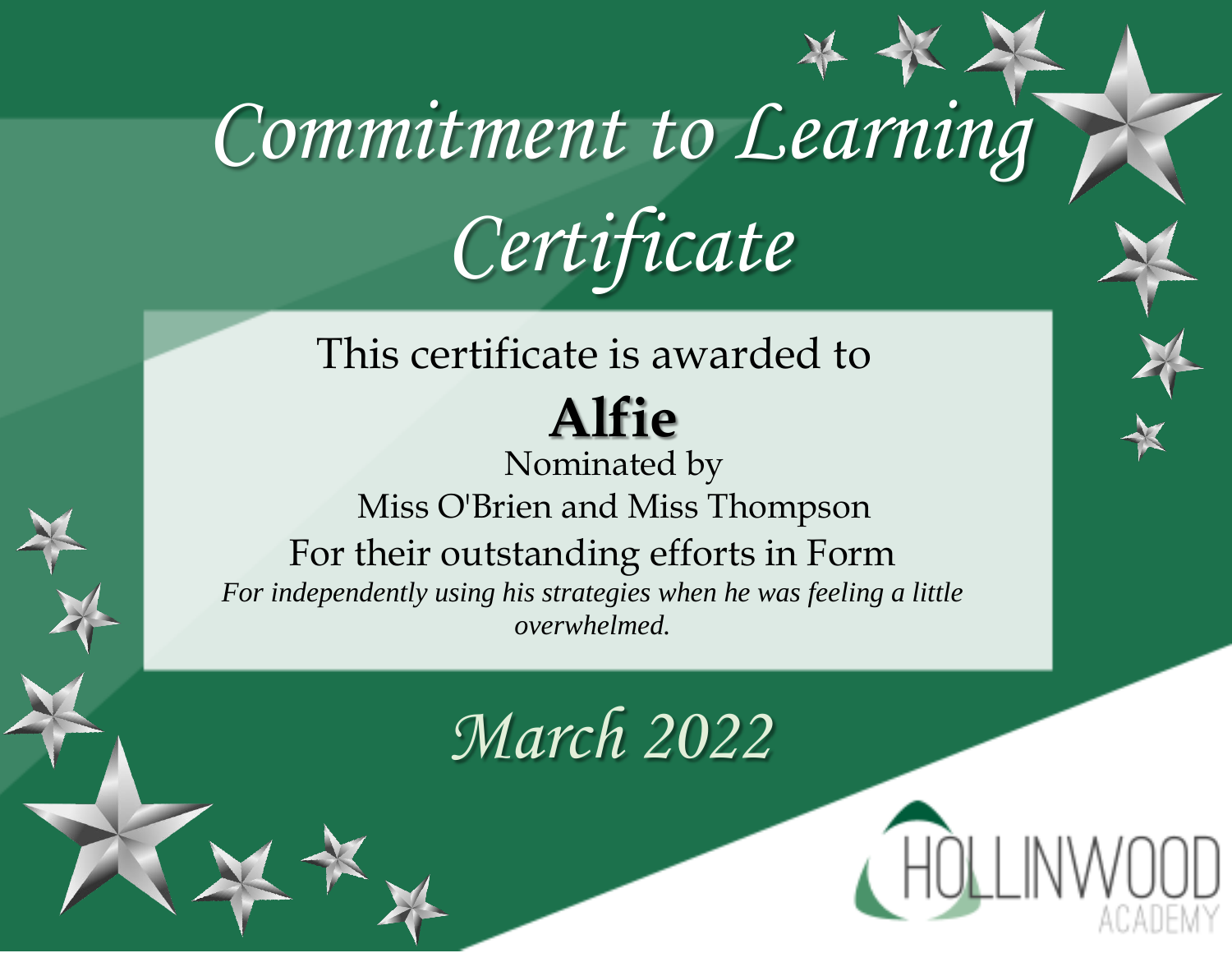### This certificate is awarded to **Dekon**

Nominated by Mr Page, Miss Gibson and Mr Hassan For their outstanding efforts in Form *For having an amazing first week back!*

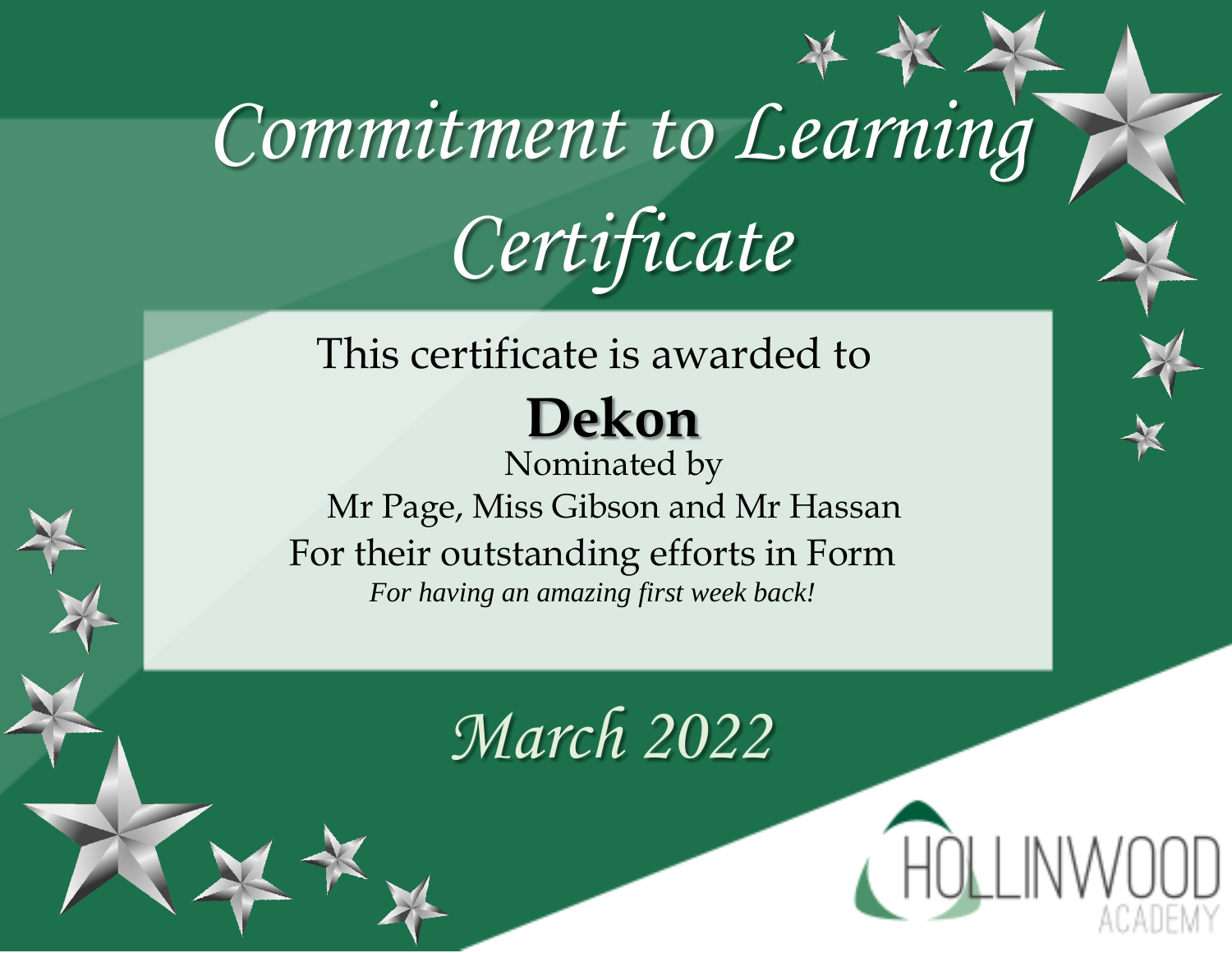### This certificate is awarded to **Finlay**  Nominated by

Mr Page, Miss Gibson and Mr Hassan For their outstanding efforts in Form *For having an amazing first week back!*